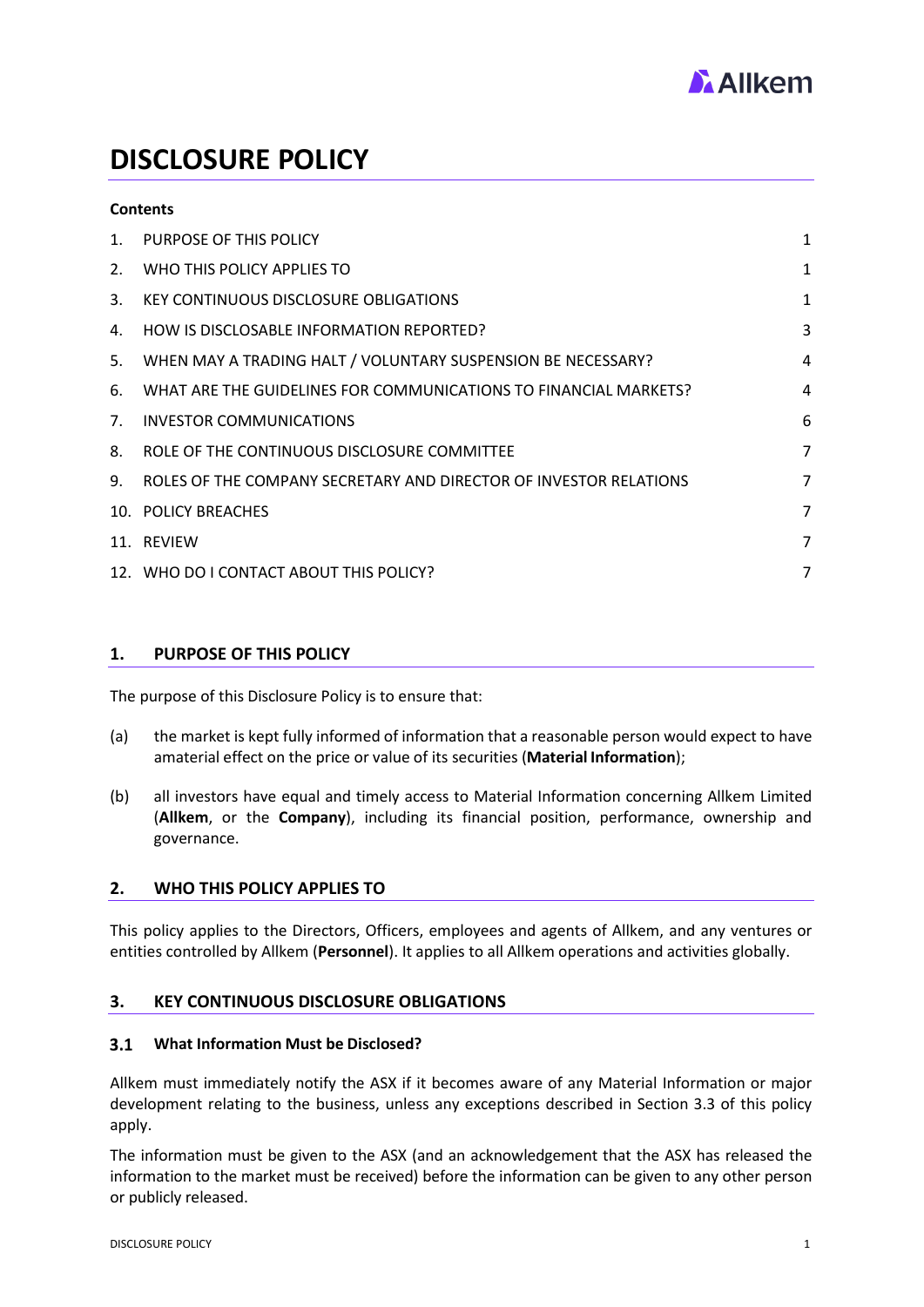

'Immediate' disclosure means 'promptly and without delay'. The length of time required to make an announcement will depend on the circumstances, but the information must be disclosed to the ASX as quickly as possible and must not be deferred, postponed or put off to a latertime.

#### $3.2$ **What is Material Information?**

Materiality must be assessed having regard to all the relevant background information, including past announcements that have been made by Allkem and other generally available information.

Material Information is not just isolated to matters with an immediate 'quantifiable' financial impact but may also extend to strategic or reputational matters.

A reasonable person is taken to expect information to have a material effect on the price or value of securities if it would, or would be likely to, influence persons who commonly invest in securities in deciding whether or not to subscribe for, buy or sell the securities.

### **What Exceptions Apply to the Obligation to Disclose Material Information?**

Disclosure is not required where each of the following conditions is and remains satisfied:

- (a) one or more of the following apply:
	- (i) it would be a breach of a law to disclose the information;
	- (ii) the information concerns an incomplete proposal or negotiation;
	- (iii) the information comprises matters of supposition or is insufficiently definite to warrant disclosure;
	- (iv) the information is generated for the internal management purposes of Allkem; or
	- (v) the information is a trade secret;
- (b) the information is confidential and the ASX has not formed the view that the information has ceased to be confidential; and
- (c) a reasonable person would not expect the information to be disclosed.

As soon as any one of these three conditions is no longer satisfied, Allkem must immediately comply with its continuous disclosure obligations.

#### $3.4$ **Is Confidentiality Important?**

Maintaining confidentiality is important, as a leak of confidential information will immediately deny Allkem the ability to withhold the information from the ASX and force Allkem to make a 'premature' announcement, regardless of where the leak comes from.

Information may cease to be confidential if there is:

- (a) a reasonably specific and reasonably accurate media or analyst report about the matter;
- (b) a reasonably specific and reasonably accurate rumour known to be circulating in the market about the matter; or
- (c) a sudden and significant movement in the market price or traded volumes of Allkem securities that cannot be explained by other events or circumstances.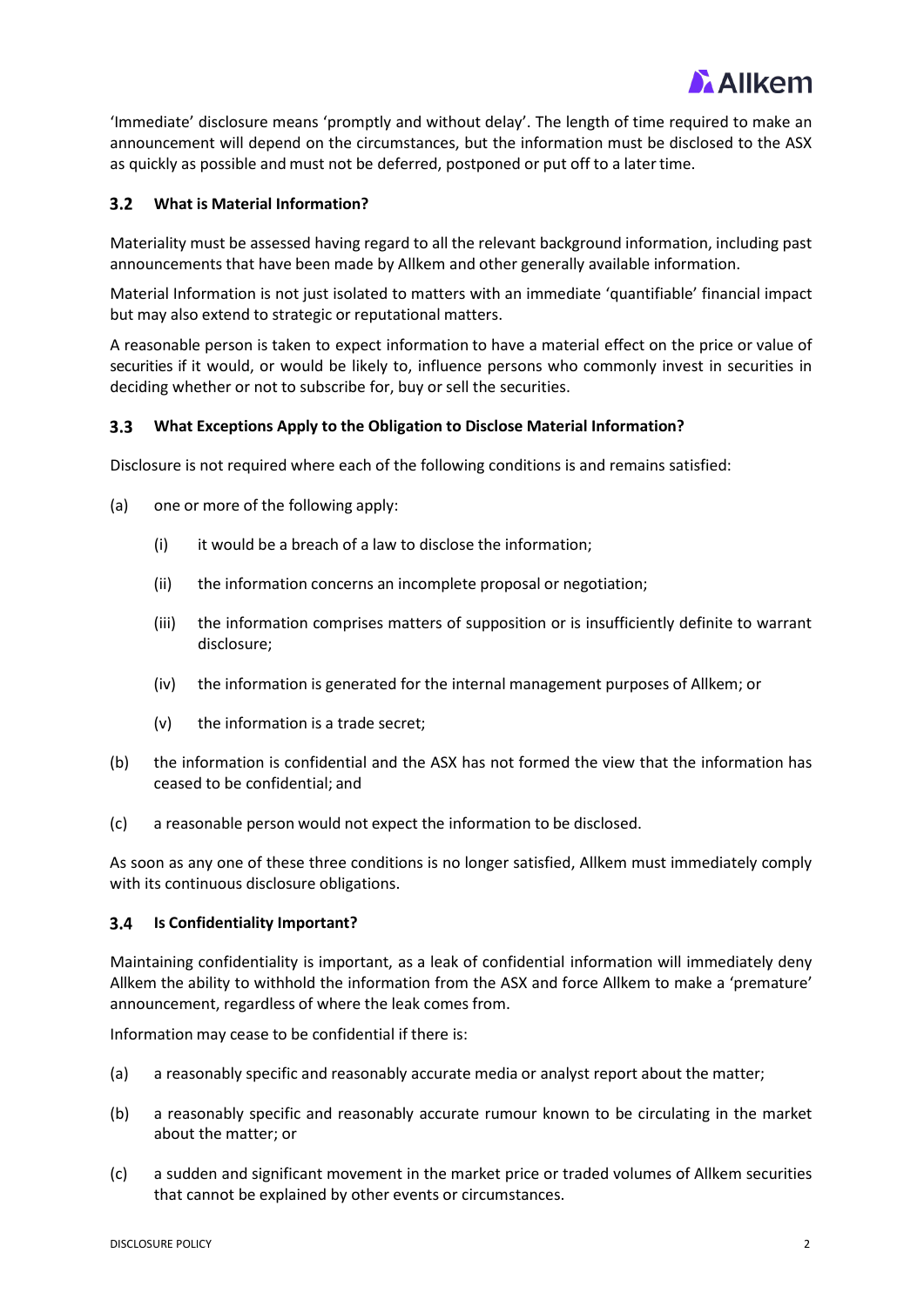

### **What if there is a False Market in Allkem Securities?**

A false market refers to a situation where there is erroneous information or materially incomplete information in the market, which compromises the price of securities.

If the ASX considers that there is, or is likely to be, a false market in Allkem securities and asks Allkem to give it information to correct or prevent a false market, Allkem must give the ASX that information. The obligation to disclose arises and must be complied with, even if an exception described in Section 3.3 applies.

### <span id="page-2-0"></span>**4. HOW IS DISCLOSABLE INFORMATION REPORTED?**

#### $4.1$ **Reporting Disclosable Information**

- (a) If any Personnel become aware of any information that should be considered for release to the market, they must immediately report it to a member of the Continuous Disclosure Committee. See Section 8 for further information regarding the Continuous Disclosure Committee.
- (b) Information that is reported to the Continuous Disclosure Committee will not automatically be disclosed to the ASX. The Continuous Disclosure Committee will determine whether the information is material and requires disclosure. Accordingly, Allkem Personnel must report all potentially material information to the Continuous Disclosure Committee, even where that person is of the view that it is not in fact 'material'.
- (c) Where any information is reported in accordance with Section 4.1(a) of this policy, the Continuous Disclosure Committee will promptly:
	- (i) convene a meeting;
	- (ii) review the information;
	- (iii) urgently seek any advice that is needed to assist in interpreting the information (noting however that disclosure cannot be delayed if the information is clearly materially price sensitive);
	- (iv) determine whether any of the information is required to be disclosed to the ASX;
	- (v) consider whether it is necessary to seek a trading halt to facilitate an orderly, fair and informed market in Allkem securities;
	- (vi) coordinate the actual form of disclosure with the relevant members of Management; and
	- (vii) confirm final approval from the MD/CEO for the proposed disclosure. If the subject of the proposed disclosure is sufficiently significant, the MD/CEO will discuss the proposed disclosure with the Chairperson, who may in turn require the matter to be considered by the Board.
- (d) All ASX announcements must be approved by the MD/CEO before they are announced. The exceptions to this rule are:
	- (i) an ASX announcement relating to major Company matters (for example, significant profit upgrades or downgrades and Company-transforming transactions or events), which requires Board approval; and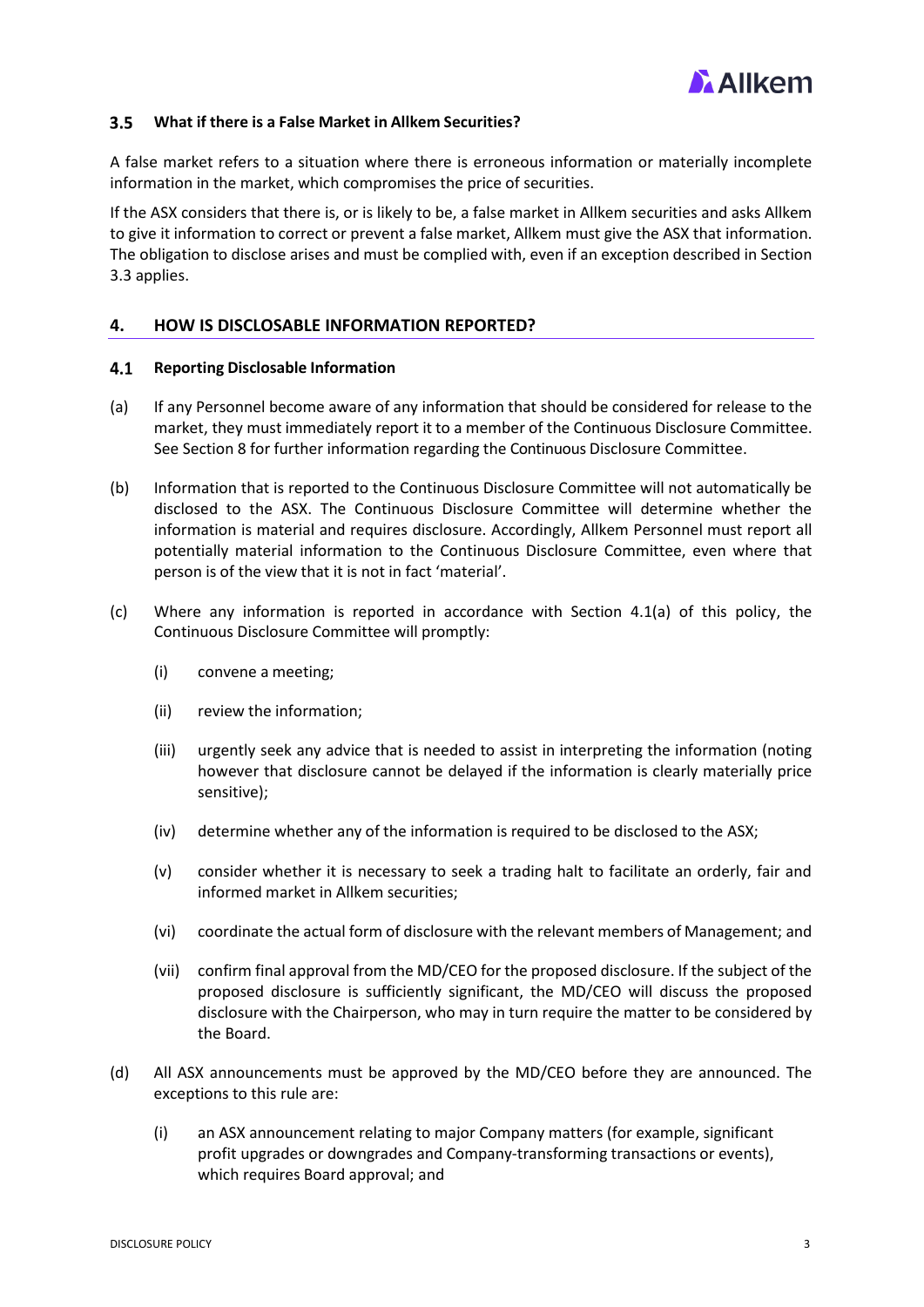

(ii) matters of a routine or administrative nature which require disclosure, where the Company Secretary may disclose the information to the ASX (for example, Appendix 2A, 3B, 3G, 3H, 3X, 3Y or 3Z of the Listing Rules).

#### $4.2$ **Rapid Response Process**

- (a) *Announcements requiring MD/CEO approval*: If the MD/CEO is unavailable to determine whether to make or approve an ASX announcement, the following individuals may authorise the disclosure:
	- (i) the Chairperson; or
	- (ii) if the Chairperson is unavailable, the Chair of the Audit and Risk Committee/any other Non-Executive Director.
- (b) *Announcements requiring Board approval*: If it is not possible to convene a Board at short notice, the Company Secretary and MD/CEO will seek approval of the Chairperson or as many Non-Executive Directors as are available and may call a trading halt (see Section 5) or make the required disclosure.

# <span id="page-3-0"></span>**5. WHEN MAY A TRADING HALT / VOLUNTARY SUSPENSION BE NECESSARY?**

A trading halt is a temporary suspension in the trading of securities on the ASX.

Allkemmay request a trading halt or, in exceptional circumstances, a voluntary suspension, tomaintain fair, orderly and informed trading in its securities, to correct or prevent a false market or to otherwise manage disclosure issues.

This may be necessary where the market is trading and Allkem is not in a position to make an announcement to the ASX straight away, or where the market is not trading and Allkem is not in a position to make an announcement to the ASX before trading next resumes.

The MD/CEO (after consultation with the Chairperson and the Continuous Disclosure Committee) will make all decisions relating to a trading halt. The other members of the Board must be advised of the trading halt decision as soon as practicable.

Any request to the ASX for Allkem to be placed into voluntary suspension must be approved by the Board.

If the Continuous Disclosure Committee becomes aware of Material Information and they are unable to contact the MD/CEO or the Chairperson to discuss whether a trading halt is appropriate, the Continuous Disclosure Committee must:

- (a) contact the Chair of the Audit and Risk Committee in the first instance and any other Non-Executive Director, if time permits; or
- (b) make a decision relating to a trading halt until the MD/CEO or Chairperson are available and determine whether the information is material.

### <span id="page-3-1"></span>**6. WHAT ARE THE GUIDELINES FOR COMMUNICATIONS TO FINANCIAL MARKETS?**

#### $6.1$ **Contact with the Market**

Allkem has scheduled times for disclosing information to the financial market on its performance, for example, full and half-yearly financial results announcements and quarterly reports.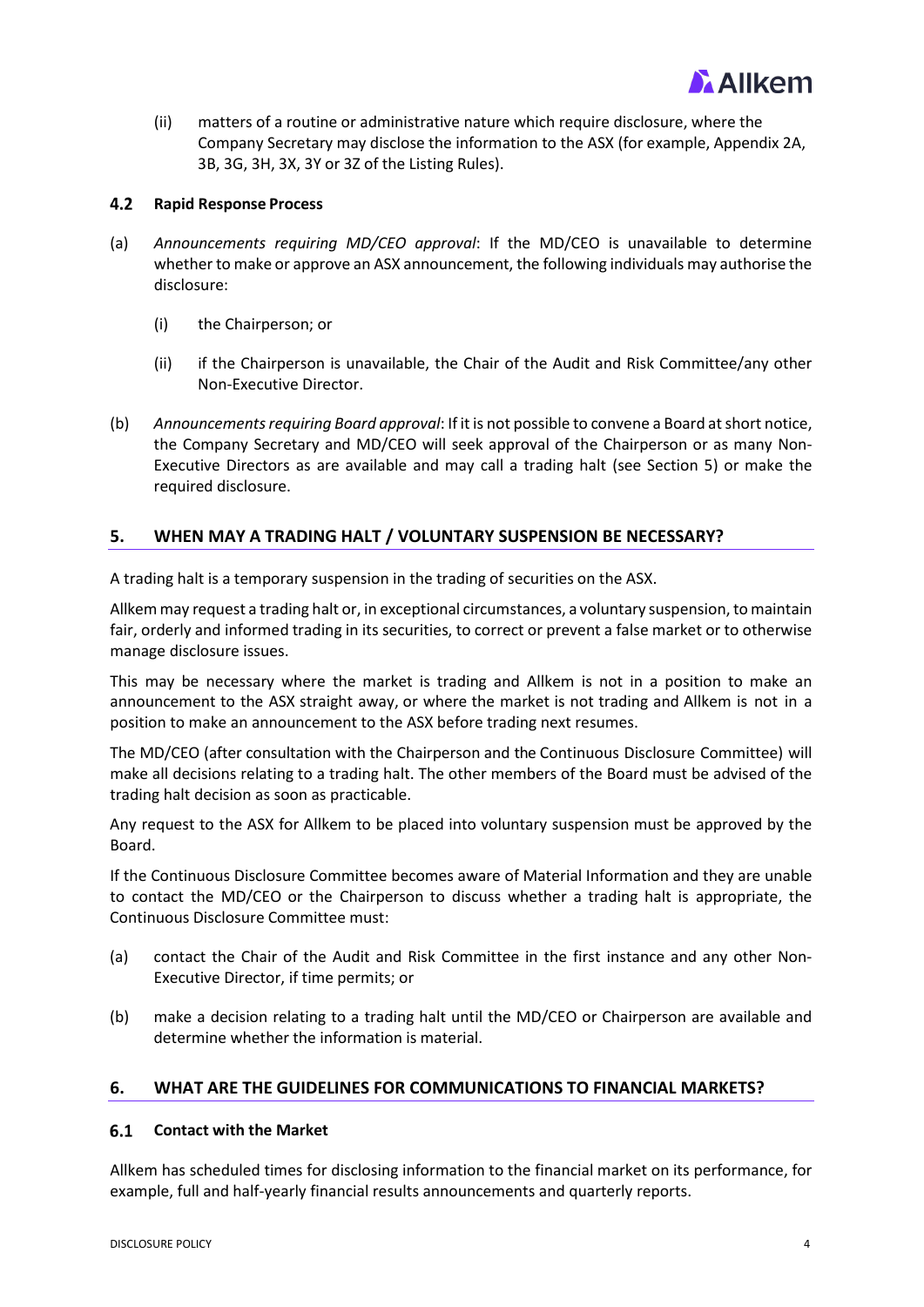

If "outlook statements" or forecasts are included in the Allkem Annual Report or results announcements for a previous period, any material change in earnings expectations (either upwards or downwards), must be announced to the ASX before being communicated to anyone outside of Allkem.

In addition, Allkem interacts with the market in a number of ways outside these times, which can include one-on-one briefings, speeches, conferences etc. At all times when interacting with the financial community, Allkem must adhere to its continuous disclosure obligations and must not selectively disclose material price sensitive information to an external party unless that information has first been released to theASX.

### **Authorised Spokespersons**

The only Allkem representatives authorised to speak on behalf of Allkem to major investors and stockbroking analysts are the Chairperson or those who have the prior approval of the MD/CEO.

Any questions or enquiries from the financial community (whether received in writing, verbally or electronically, including via the website) should be referred in the first instance to the MD/CEO, CFO or Director of Investor Relations.

Authorised spokespersons must not provide any Material Information that has not already been announced to the market nor make comment on anything that may have a material effect on the price or value of Allkem securities.

No guidance on actual or forecast financial performance will be provided to any external party that has not already been provided to the market generally.

#### $6.3$ **Communication Blackout Periods**

Personnel must not (without the prior approval of the MD/CEO, which will only be given in exceptional circumstances), conduct analyst and investor briefings during any of the following blackout periods:

- (a) 14 calendar days immediately before the release of each Allkem Half/Full Year or Quarterly Report (usually released during mid to late January, February, April, July, August and October); and
- (b) any other period determined by the Board from time to time to be a blackout period.

Discussions held following the January and July Quarterly Reports must expressly state that there will be no discussion on matters that will be covered in the financial results.

#### $6.4$ **Briefings to Investors and Analysts**

Allkem holds briefing sessions with analysts and investors. Only Allkem authorised spokespersons may conduct such sessions. Allkem will ensure that such sessions comply with its continuous disclosure obligations.

Material discussions with investors and analysts should be attended by at least two Allkem representatives, both of which must have received continuous disclosure training. Notes must be made of such sessions with analysts and investors.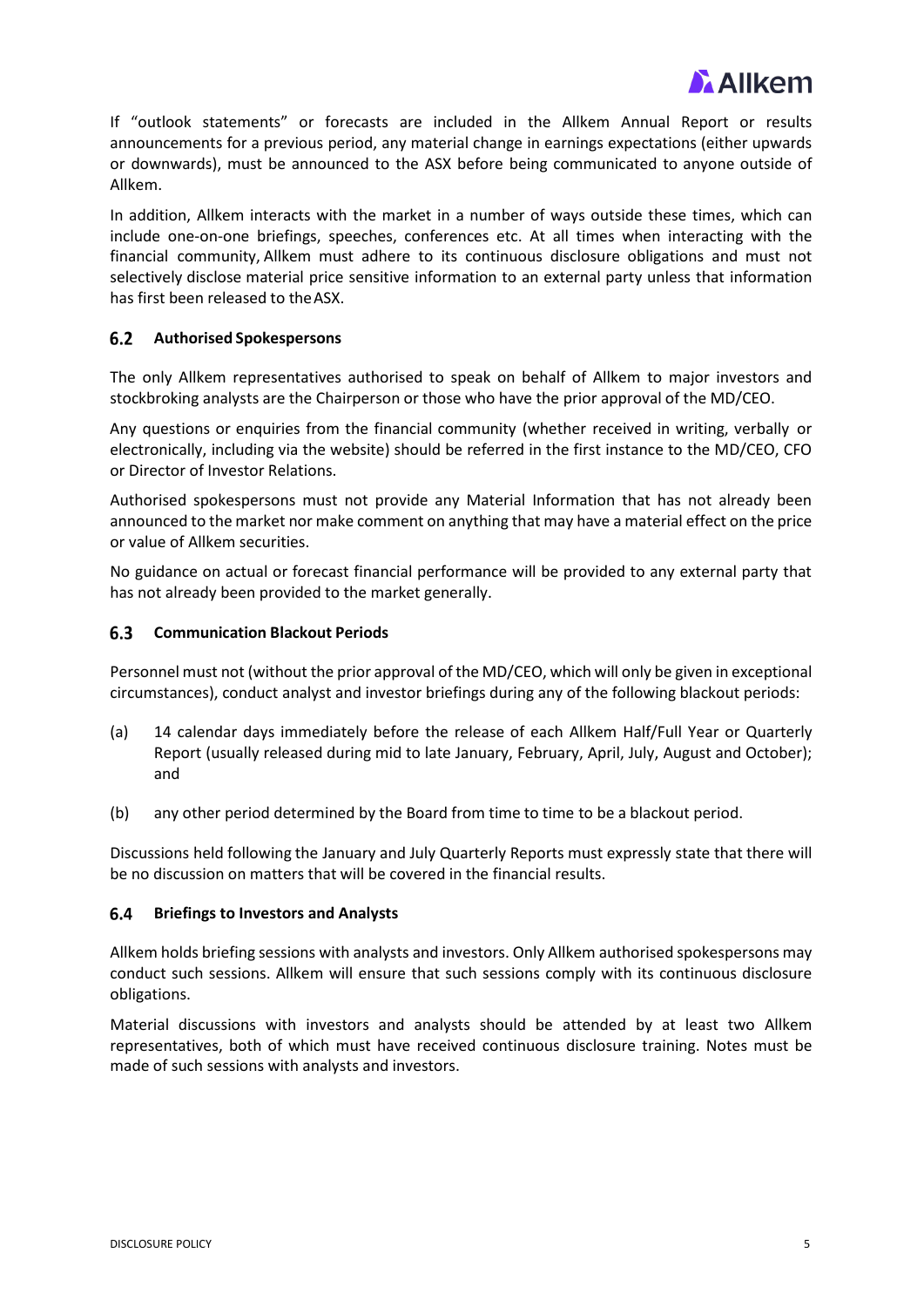

#### $6.5$ **Briefings to media**

Allkem holds briefing sessions with the media. Only Allkem authorised spokespersons (or their nominated delegates) may conduct such sessions. Allkem will ensure that such sessions comply with its continuous disclosure obligations.

#### 6.6 **Rumours and Market Speculation**

Subject to its continuous disclosure obligations, Allkem will not generally comment on rumours or market speculation. Any rumours or market speculation must immediately be reported to the Continuous Disclosure Committee so that they are in a position to consider what further action to take (if any).

# <span id="page-5-0"></span>**7. INVESTOR COMMUNICATIONS**

The Directors are committed to the promotion of investor confidence by ensuring that trade in the Company's securities takes place in an efficient, competitive and informedmarket.

The Company will immediately notify the market by announcing to the ASX, any information in relation to the business of the Company that a reasonable person would expect to have a material effect on, or lead to a substantial movement in, the price or value of the Company's securities.

Further, all information made available to the ASX will immediately be made available to shareholders and the broader market on the [Company's website.](https://www.allkem.co/investors/asx-announcements)

The Board aims to ensure that shareholders are kept informed of all major developments affecting the Company. Hence, in addition to its market disclosure, shareholders will be kept informed of the Company's activities through a variety of other means including:

- (a) *Website* shareholders can access information about the Company, including the annual report, half yearly and quarterly reports, key policies and other important information via the [Company's website.](https://www.allkem.co/)
- (b) *Email* information is also released via email to all persons who have requested their name be added to the Allkem Newsletter Distribution List. Any person wishing to be added to the Allkem Newsletter Distribution List ca[n register online via the Company's website.](https://www.allkem.co/)
- (c) *Annual General Meeting* the principal communication with private investors is through the provision of the Allkem [Annual Report](https://www.allkem.co/investors/reports-and-results) (including audited financial statements) and via the Annual General Meeting (**AGM**). The Company uses the AGM as an opportunity to further engage with its shareholders and seek their input on the management of the Company. The Company undertakes a number of steps to seek to maximise shareholders' ability to participate in the AGM process by:
	- (i) making Directors, members of Management and the external auditor available at the AGM;
	- (ii) allowing shareholders in attendance at the AGM a reasonable opportunity to ask questions regarding the items of business, including questions to the external auditor regarding the conduct of the audit and the preparation and content of the auditor's report; and
	- (iii) providing shareholders who are unable to attend the meeting with an opportunity to submit questions in advance of the meeting.